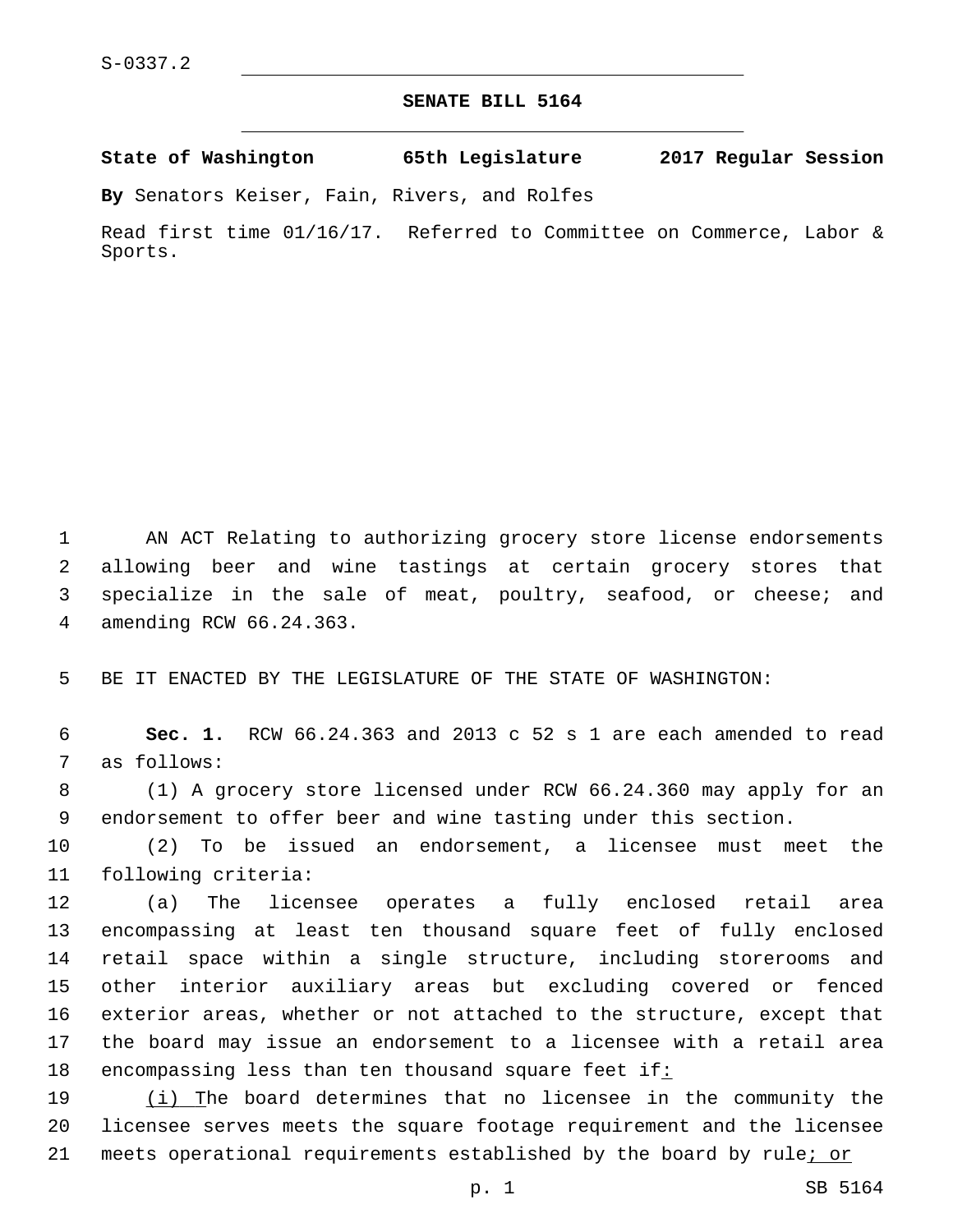(ii) The licensee derives at least fifty percent of its revenue from the sale of any combination of (A) fresh meat, (B) fresh poultry, (C) seafood, or (D) cheese. For the purposes of this subsection, "fresh" has the same meaning as provided by the United 5 States food and drug administration under 21 C.F.R. 101.95; and

 (b) The licensee has not had more than one public safety 7 violation within the past two years.

(3) A tasting must be conducted under the following conditions:

 (a) Each sample must be two ounces or less, up to a total of four 10 ounces, per customer during any one visit to the premises;

 (b) No more than one sample of the same product offering of beer or wine may be provided to a customer during any one visit to the 13 premises;

 (c) The licensee must have food available for the tasting 15 participants;

 (d) Customers must remain in the service area while consuming 17 samples; and

 (e) The service area and facilities must be located within the licensee's fully enclosed retail area and must be of a size and design such that the licensee can observe and control persons in the area to ensure that persons under twenty-one years of age and apparently intoxicated persons cannot possess or consume alcohol.

 (4) Employees of licensees whose duties include serving during tasting activities under this section must hold a class 12 alcohol 25 server permit.

 (5) Tasting activities under this section are subject to RCW 66.28.305 and 66.28.040 and the cost of sampling may not be borne, directly or indirectly, by any liquor manufacturer, importer, or 29 distributor.

 (6) A licensee may advertise a tasting event only within the store, on a store web site, in store newsletters and flyers, and via email and mail to customers who have requested notice of events. Advertising under this subsection may not be targeted to or appeal 34 principally to youth.

 (7)(a) If a licensee is found to have committed a public safety violation in conjunction with tasting activities, the board may suspend the licensee's tasting endorsement and not reissue the endorsement for up to two years from the date of the violation. If mitigating circumstances exist, the board may offer a monetary penalty in lieu of suspension during a settlement conference.